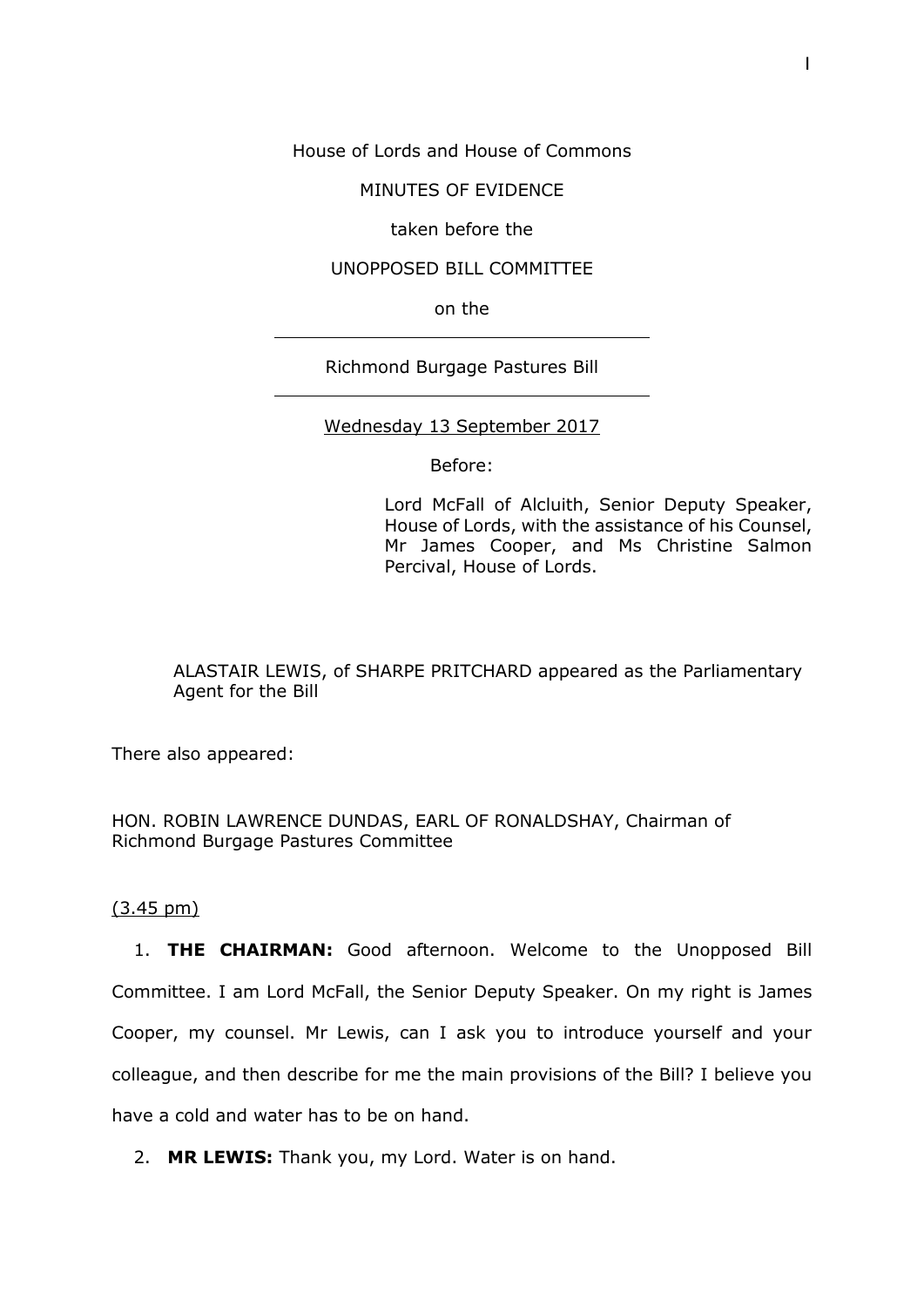#### 3. **THE CHAIRMAN:** It will revive you instantly.

4. **MR LEWIS:** Thank you very much. I am Alastair Lewis from Sharpe Pritchard. I am the parliamentary agent for the promoters of the Bill, who are the Richmond Burgage Pastures Committee. Sitting to my left is Robin Dundas, the Earl of Ronaldshay, who is the Chairman of the Committee and who will be able to answer any factual questions that you may have after I have made my presentation.

5. My Lord, the Richmond Burgage Pastures Committee is responsible for the management of an area of land known as the Burgage Pastures, which are approximately one mile to the north of the town centre of Richmond in north Yorkshire, on a hill overlooking the town. The area includes the former Richmond racecourse. The racecourse was first used in the mid-1700s and the last races were run there in 1891. Some of the racecourse buildings, including two grandstands, remain on the land in a dilapidated state. The racecourse is registered as common land and the site is a conservation area.

6. There are two small areas that are sites of special scientific interest on the edge of the land. Would it help if I handed in a map to show you the area of the land, my Lord?

7. **THE CHAIRMAN:** How many acres is it?

8. **THE EARL OF RONALDSHAY:** There are 31 hectares.

9. **THE CHAIRMAN:** I would rather acres.

10. **MR LEWIS:** I think I worked it out. It is 77 acres. I did the calculation yesterday. You will see from that map there, my Lord, the main old racecourse shape and a few triangular additions to the north and the south of the land. Just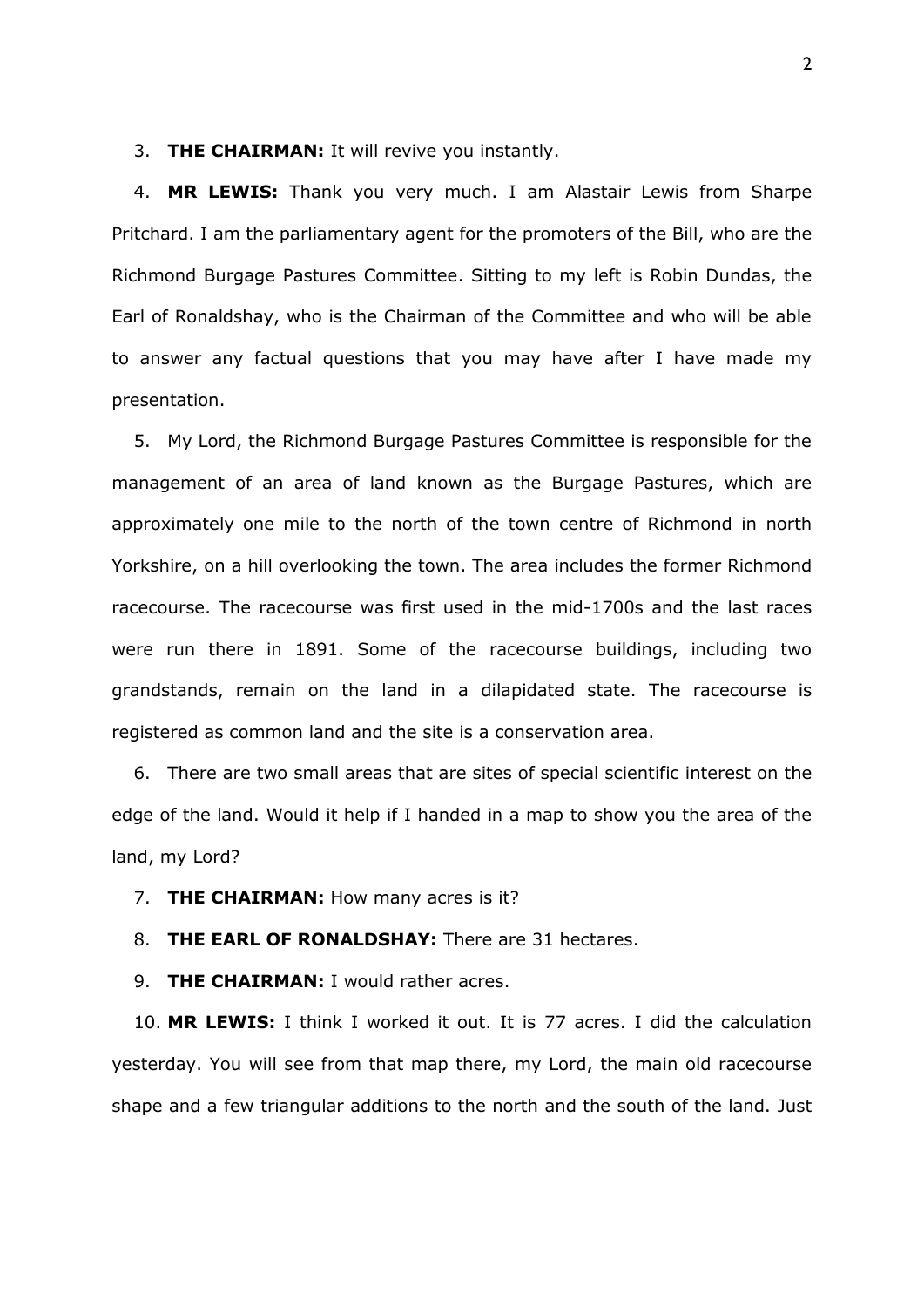to the south of the racecourse you will there is the Gallowfields industrial estate, which sits at the very north of the town of Richmond.

11. It is important to note that while that thick black line delineates the Committee's bailiwick, if you will have it that way, the little piece of land that has some trees drawn on it between the south of the track and the industrial estate is also in the ownership of the Committee; it was gifted to them by the council in the 1980s, I think, or the 1990s.

### 12. **THE EARL OF RONALDSHAY:** The 2000s.

13. **MR LEWIS:** Oh, sorry, so it was later than that. One of the reasons for that is to provide a buffer between the scenic land to the north and the industrial estate to the south to help protect the views that you get from up there. I can tell you from having been up there that they are quite astounding on a nice, clear day.

14. **THE CHAIRMAN:** Is that land a conservation area as well?

15. **MR LEWIS:** No. The thick black line delineates the conservation area.

16. **THE CHAIRMAN:** Would that come under green belt?

17. **MR LEWIS:** I do not think there is such thing as green belt in Richmond, but within its planning policies, which I will come to later, I think you will find it is very unlikely that that particular land would be developed,

18. **THE CHAIRMAN:** How many acres is that?

#### 19. **THE EARL OF RONALDSHAY:** About five, I think.

20. **MR LEWIS:** About five. The Committee was first appointed, my Lord, in accordance with the terms of the Richmond Burgage Pastures Act 1853 and remains governed by that Act. It is also now the freehold owner, as I mentioned, of the whole of the racecourse, having been gifted that small piece of land in 2008, as I have noted here.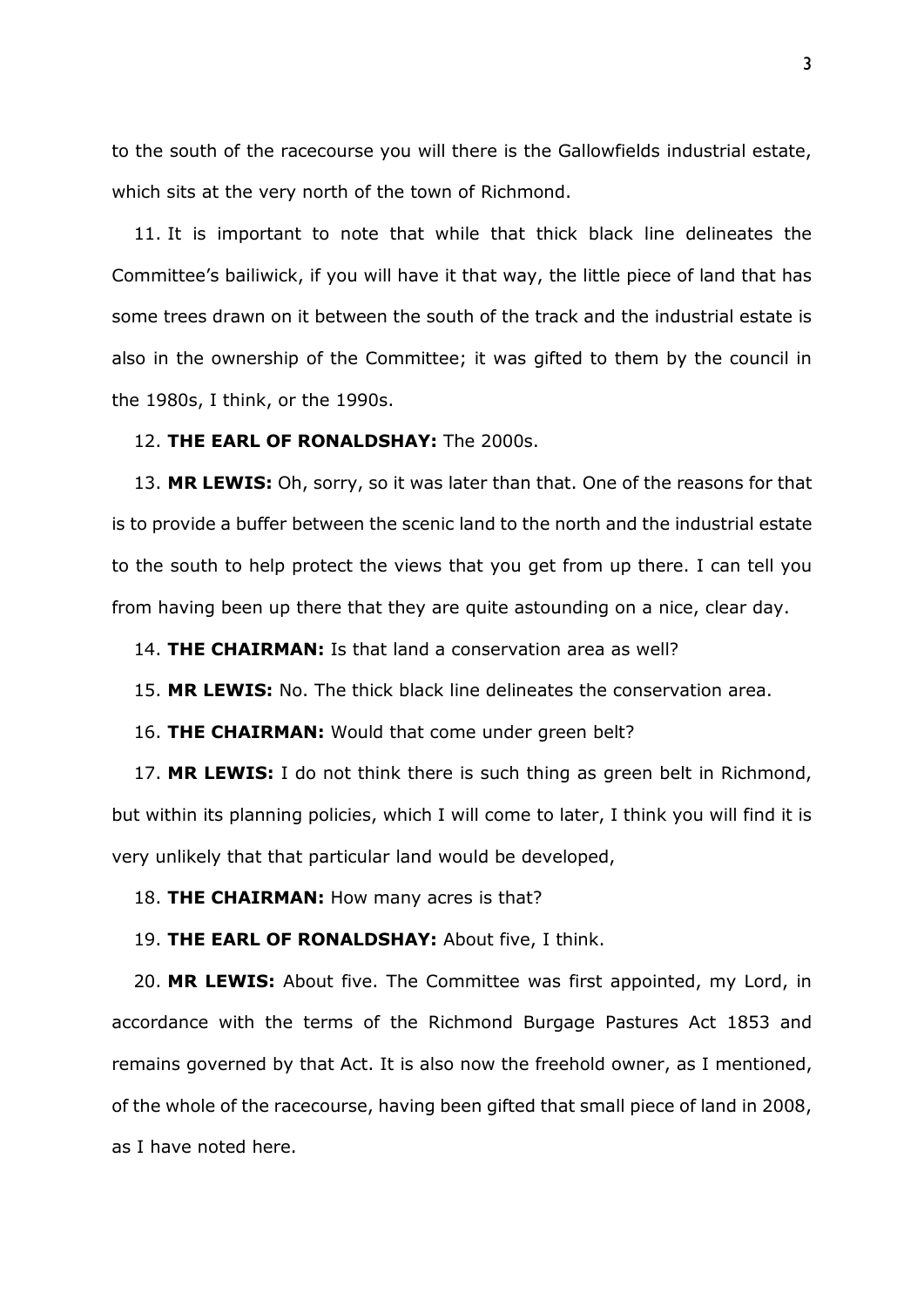21. The Committee is responsible, generally, for the preservation of the structures on the racecourse. There are nine Committee members and they all meet the membership requirements of living within seven miles of the town of Richmond and being owners of Burgage rights, which are ancient rights of pasture on the land.

22. The Committee's income comes from fees charged to racecourse trainers and owners for the use of the racecourse and gallops. It also receives an income from English Nature—a small proportion, I would imagine—in respect of that part of the pastures, which is SSSI.

23. The 1853 Act requires income to be applied towards maintaining the land and buildings on the land. Any surplus can be divided among the Burgage owners. I asked Lord Ronaldshay yesterday whether there had been any surplus of any significance recently. You can answer that question now, if you like.

24. **THE EARL OF RONALDSHAY:** There is a modest surplus, but we just use it to prop up what we have: repair walls and cut the grass.

25. **MR LEWIS:** In the true sense of the word, there is not a surplus. You are using that money for what you are meant to use it for.

26. **THE EARL OF RONALDSHAY:** We keep a small positive balance, in our bank account. Otherwise, it comes in and goes out in small amounts every year.

27. **THE CHAIRMAN:** Who are the owners? You said there are nine members. Are they farmers?

28. **THE EARL OF RONALDSHAY:** There is a register kept of the Burgage rights, and for those who are known to be owned by individuals, we know who they are. A Burgage right went with a house in Richmond. Over the years, if a house has been sold, if the solicitor acting for the owner was aware of the Burgage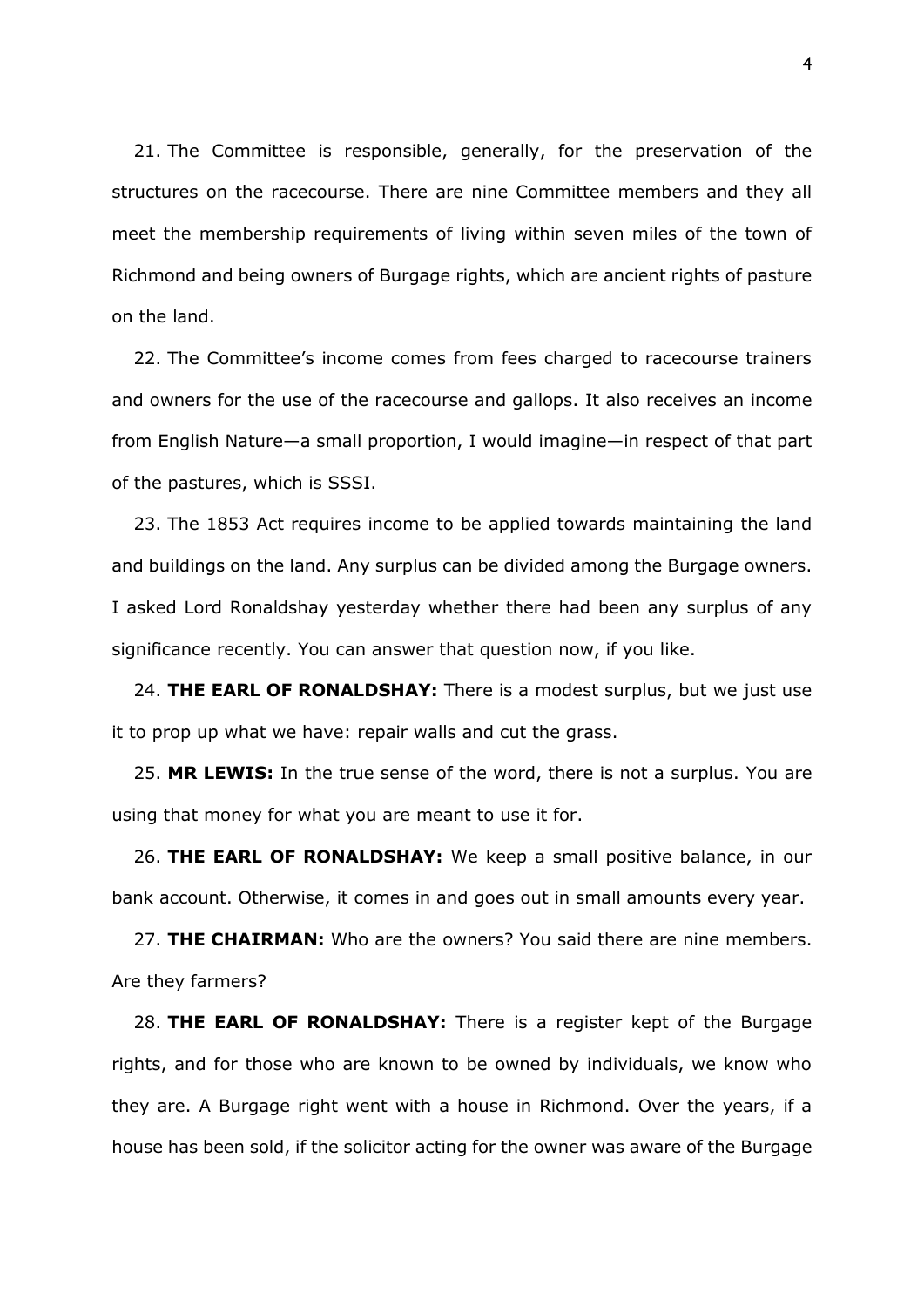right and what it was and so on, they would have dealt with it as part of the conveyance. Inevitably, over the years, for many of the houses that owned a Burgage right, the owner has sold the house and probably kept, without knowing it, that Burgage right. The house has then been sold again and sold again, and the person who owned the Burgage right owning it in, say, 1920, and nobody has known about it ever since. We have tried through some publicity, admittedly modest, to find out who the minority of the Burgage rights are owned by who we do not know. It is incredibly difficult to get to the bottom of it. We know who the majority of Burgage rights are owned by, apart from anything else because I own the majority of the Burgage rights.

#### 29. **THE CHAIRMAN:** How many is that?

30. **THE EARL OF RONALDSHAY:** I think there are 278 in total, and I have 150 or something; I forget the number now. A lot of them have literally been lost.

31. **THE CHAIRMAN:** What is the act of professional engagement of the present nine members?

#### 32. **THE EARL OF RONALDSHAY:** What do the members do?

### 33. **THE CHAIRMAN:** Yes.

34. **THE EARL OF RONALDSHAY:** Some members do more than others. One member walks the racecourse probably every week just keeping an eye on things. As a Committee we meet once a year for a Committee meeting. We meet at other times if necessary. We then have an annual general meeting of the members after that. In advance of the Committee meeting, as many of the Committee as can make it will walk the racecourse, checking the walls are standing, seeing what the litter situation is and generally doing housekeeping.

35. **THE CHAIRMAN:** Is the old stand still up on the racecourse?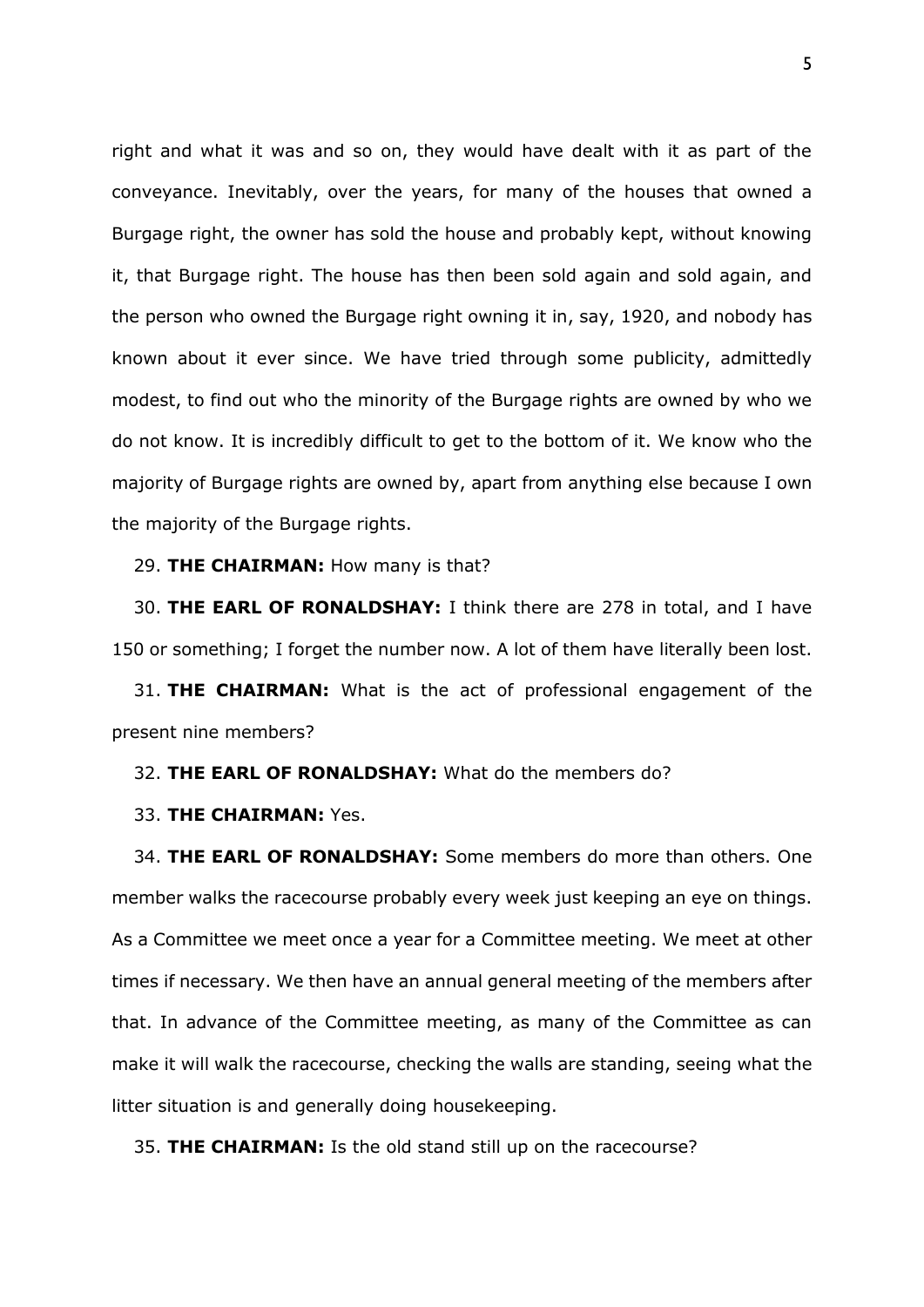36. **THE EARL OF RONALDSHAY:** I think that is best described in the photograph.

37. **MR LEWIS:** I was just going to move on to that now.

38. **THE EARL OF RONALDSHAY:** Partly, but a photograph will describe that. 39. **MR LEWIS:** I am hoping, my Lord, that you have some photographs that were circulated before we were due to appear back in March. If you look at the first photograph, that gives you a general panorama. That by no means shows the whole of the area. To the right, that short, squat, square building is the judge's box, which I will describe in a little bit more detail in a minute. To the left, you see the two old racecourse stands. The Zetland stand is in the foreground and then behind it is the main stand. If you look at photograph 2, there are the two stands. The small one in the foreground is the Zetland and then behind it is the grandstand, which used to be a two-storey building but, as you can see, has unfortunately fallen into disrepair.

40. **THE EARL OF RONALDSHAY:** It was partially taken down in the 1970s by the district council, or I think they were the borough council then. They had to be stopped mid-project. They were going to take the whole thing down and they were stopped by Burgage owners because it was not for the district council to do such a thing. The stonework was all left. You cannot really see it now but under that mass of grass or whatever is the stonework from the upper floor of the grandstand.

41. **MR LEWIS:** It has all been left in situ.

42. **THE EARL OF RONALDSHAY:** It is all there, but it is just not very well looked after.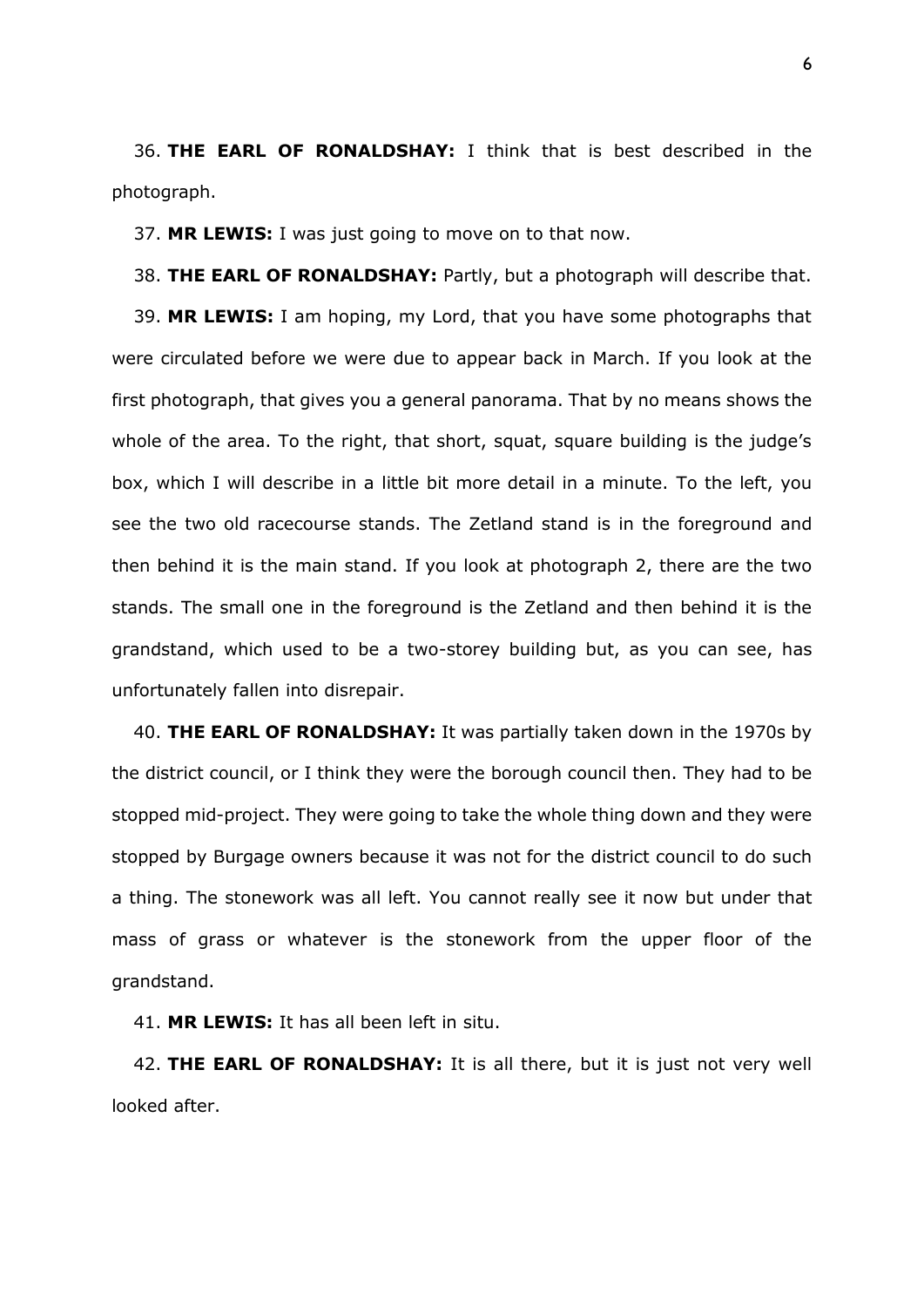43. **MR LEWIS:** The third photograph simply shows in more detail the judge's box and then the grandstands in the background. As Lord Ronaldshay has just said, the buildings are really wasted assets at the moment. The Committee say that if the buildings were to be restored, they would make an excellent addition to the attractions that Richmond, already an historic town, has to offer.

44. The main grandstand, which was the larger of the two grandstands, is listed as Grade II\*. That is a very high level of listing, just one below grade I, obviously. The listing describes it as the earliest remaining racecourse grandstand in the country. As you can see by the photos, it is fenced off and derelict. The Committee envisage the restoration of the grandstand and bringing it back into use. There could be a number of tenants who might be attracted to the building with its strong links to Georgian Richmond.

45. These could include a restaurant, for example, with stunning views over three counties or a coffee house offering refreshments. It could include new businesses with links to racing, cycling or running, or it could house a gallery or support creative industries, all of which in turn could be part of the tourist offering that is already there in Richmond. In respect to the Zetland stand, which is the smaller one in the foreground, the Committee say that this could possibly be converted into a letting property. Once the building has been repaired and converted, it could be let out as distinctive holiday accommodation, for example. The income from the rental could cover the running and maintenance costs of the main restored building, or the Zetland building itself, and could support some of the other buildings on the racecourse.

46. The small, squat building, the judge's box, is listed as grade II. It is a small building so its use is limited, but the Committee see it as complimenting the other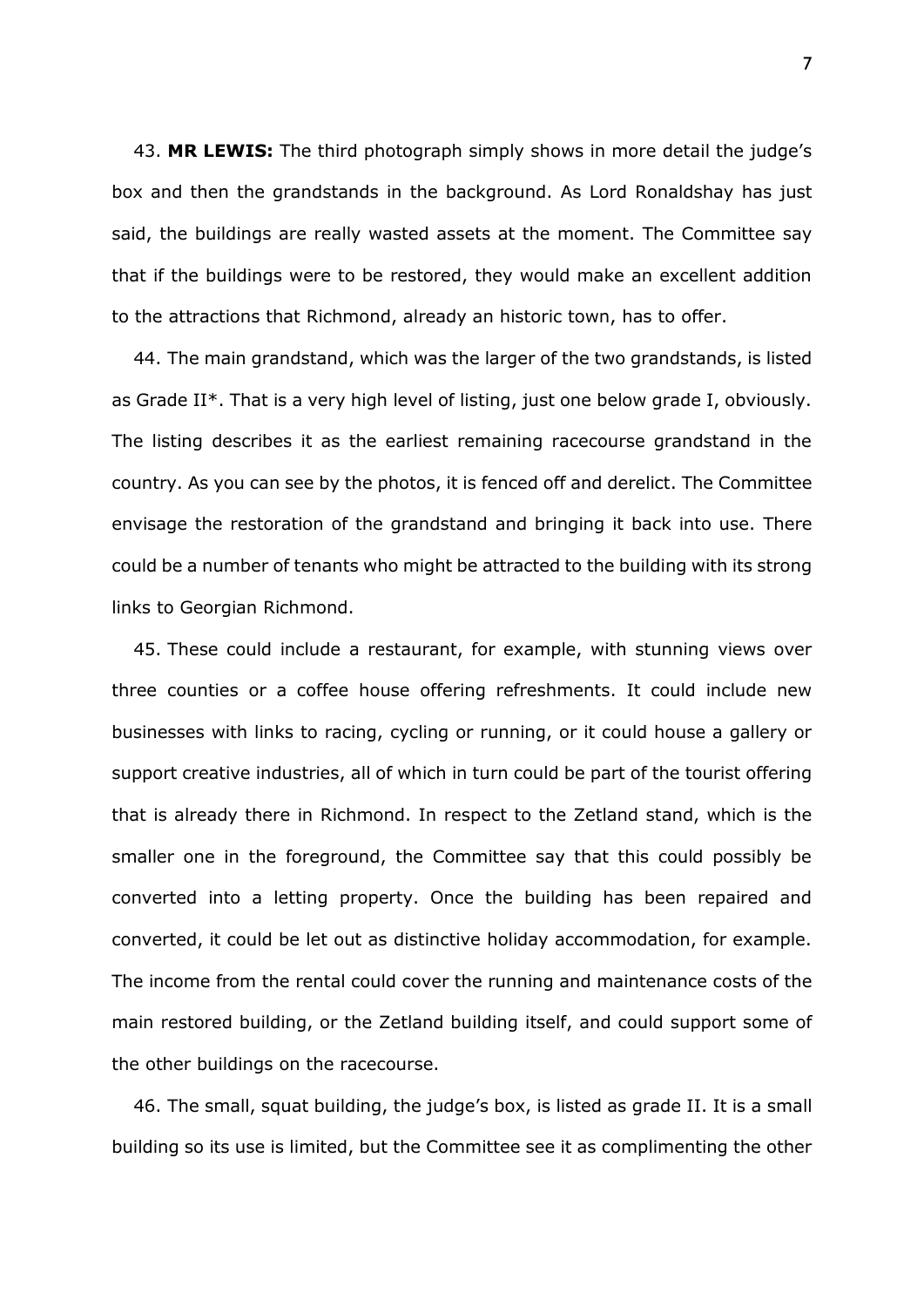buildings. It could, for example, house historical and interpretive exhibitions to supply information about the racecourse, et cetera.

47. Moving on to the question of why the Committee requires a change to its existing legislation, to restore the grandstands and find new uses for the site will involve raising a considerable amount of money, as I am sure you can guess. As things stand, the Committee cannot offer a funder any security or enter into any agreement with a third party—for example, a building preservation trust—to bring the buildings and other lands into use. A trust would need to take a long lease over the building, or the land in question, in order to be able to raise funds from, say, the Heritage Lottery Fund and other contributors.

48. **THE CHAIRMAN:** You mention the trust. Can you explain that further?

49. **MR LEWIS:** Would you like to explain about the Richmond Building Preservation Trust?

50. **THE EARL OF RONALDSHAY:** The Richmond Building Preservation Trust is a local charity, set up probably 20 years ago, to convert and deal with another building in Richmond, which has turned into a community project. It has been a great success. This trust exists, has done very well and has a good reputation. They are well aware of the buildings in question here. We all know each other. We have been talking to them and they are very keen to get involved but, as things stand, they cannot because we cannot give them what they need, which is a long lease.

51. **THE CHAIRMAN:** What way would they wish to get involved?

52. **THE EARL OF RONALDSHAY:** Their purpose in life is to restore and find new uses for historic buildings in the Richmond area. That is exactly what we have responsibility for. They are a charity. They can raise money from all the obvious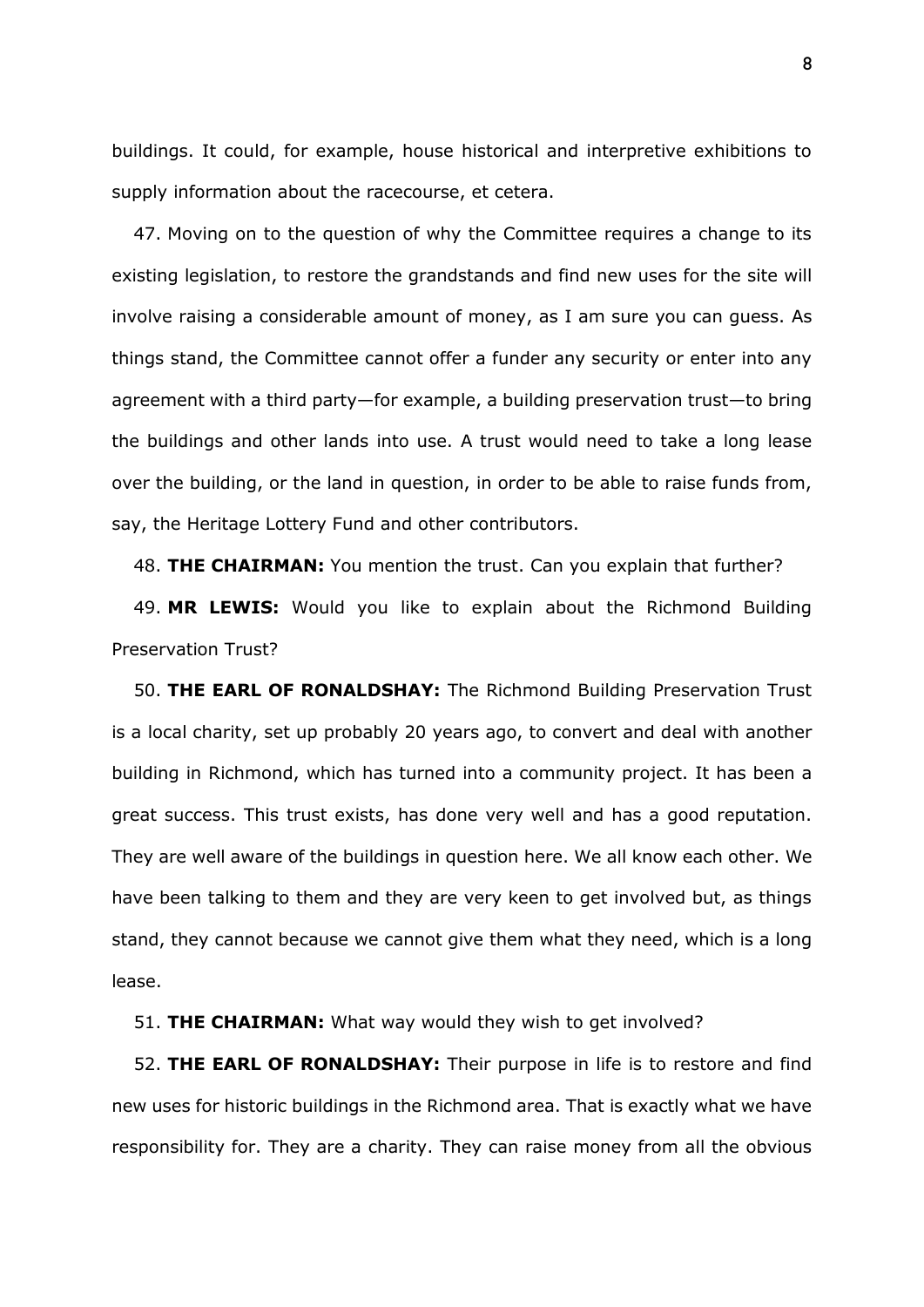charitable sources and they have the skills and the expertise to run a project such as ours would become.

53. **THE CHAIRMAN:** That would be just for the historic buildings on the site at the moment.

54. **THE EARL OF RONALDSHAY:** We would all look at the racecourse as a whole. You could not look at the buildings in isolation. You would have to take the whole piece and work out a plan that made sense overall.

55. **THE CHAIRMAN:** You could engage with others as well as the trust?

56. **THE EARL OF RONALDSHAY:** Indeed. Nothing has been agreed with any organisation.

57. **THE CHAIRMAN:** You could have a commercial developer coming along. If there is 77 acres on the edge of Richmond, it could be quite a fruitful commercial enterprise.

58. **MR LEWIS:** It could be. If could come on to that and explain why we see that that is unlikely to happen—

59. **THE CHAIRMAN:** Unlikely or not possible?

60. **MR LEWIS:** I would say very unlikely. I could not say it was impossible, of course. We will come on to that in a second. Under the 1853 Act, the Committee can only offer a yearly tenancy to occupy it. No sensible business, we say, is likely to take that up. The restriction needs to be removed, in the Committee's view, to enable them to lease the grandstands and other land within its ownership.

61. **THE CHAIRMAN:** I presume they could give freehold.

62. **MR LEWIS:** No. What the Bill does is allow the Committee to grant unlimited leasehold interests.

63. **THE CHAIRMAN:** They could give 999 years.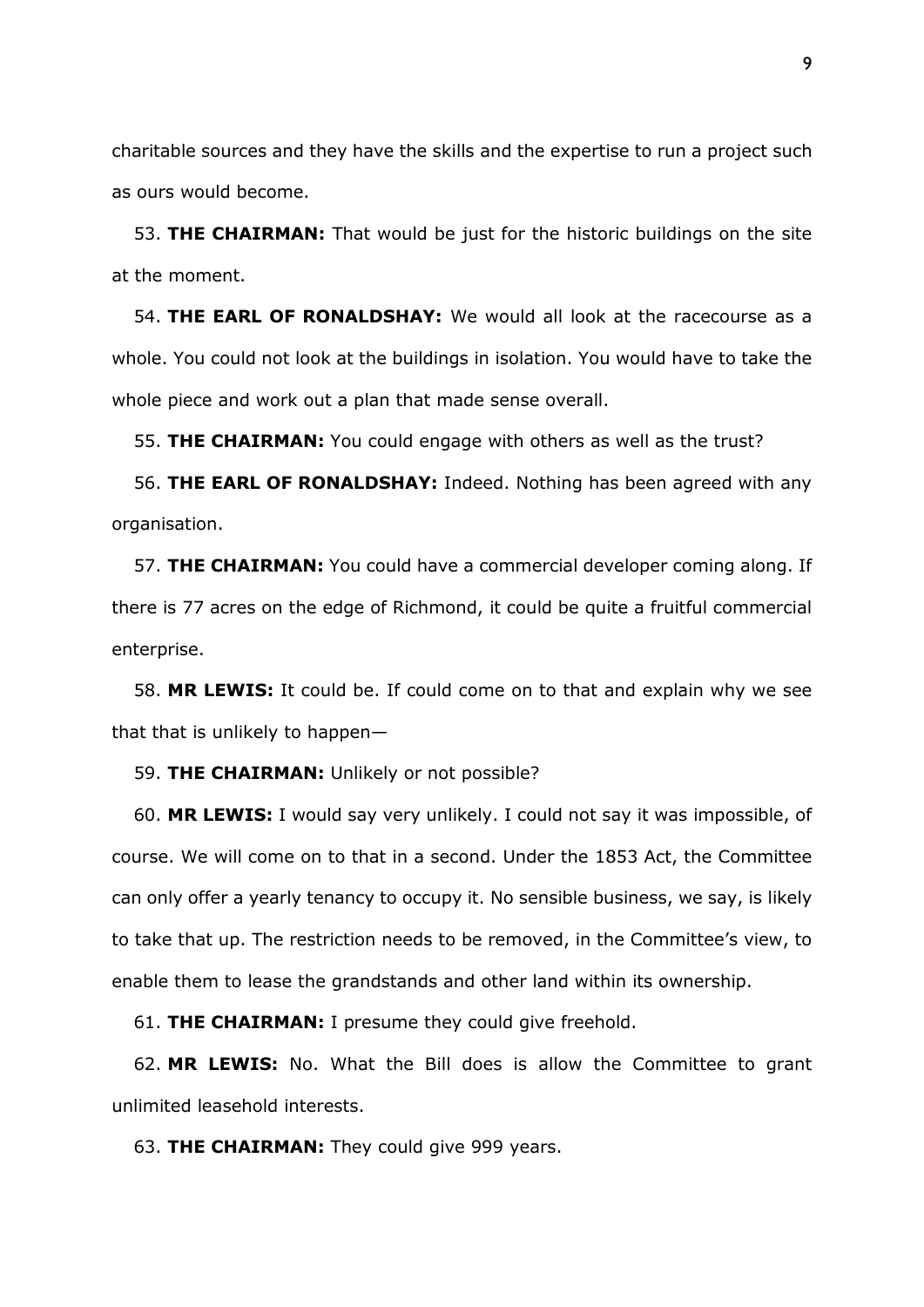64. **MR LEWIS:** They could effectively, yes. They could give something that is similar. That is correct. If I could just move on to the protections, which we say would make it very, very unlikely for the sort of development that I think you have in mind to happen. The first, as I have already mentioned, is that the land is registered as common land. That means that if any building work was to take place on the common land, the consent of the Secretary of State would be necessary first. That involves in itself potentially a procedure involving local public inquiries, if there are objections. The Secretary of State would obviously have to bear in mind, in making any decision, the interests of local people and the interests of the commoners who use the common land. It is a very high hurdle in the first place to get past that. I am not saying it is impossible but that is hurdle number 1.

65. The second point is that the local planning authority's planning policies, again as they stand, do not support development at the racecourse. In particular, the policies for housing in Richmond say that support will be given to small-scale, high-quality new housing developments in sustainable locations, which protects and enhances the unique historical setting of the town, the exceptional high quality landscape setting of the town, the key views of the town and its setting, and other significant environmental assets, including archaeology and nature conservation designations.

66. **THE CHAIRMAN:** If you built houses there, how would that contravene the local authority's conditions there? They could still be complied with.

67. **MR LEWIS:** I would say that that gives a pretty clear steer to the local authority in dealing with any planning applications for development on this land away from development.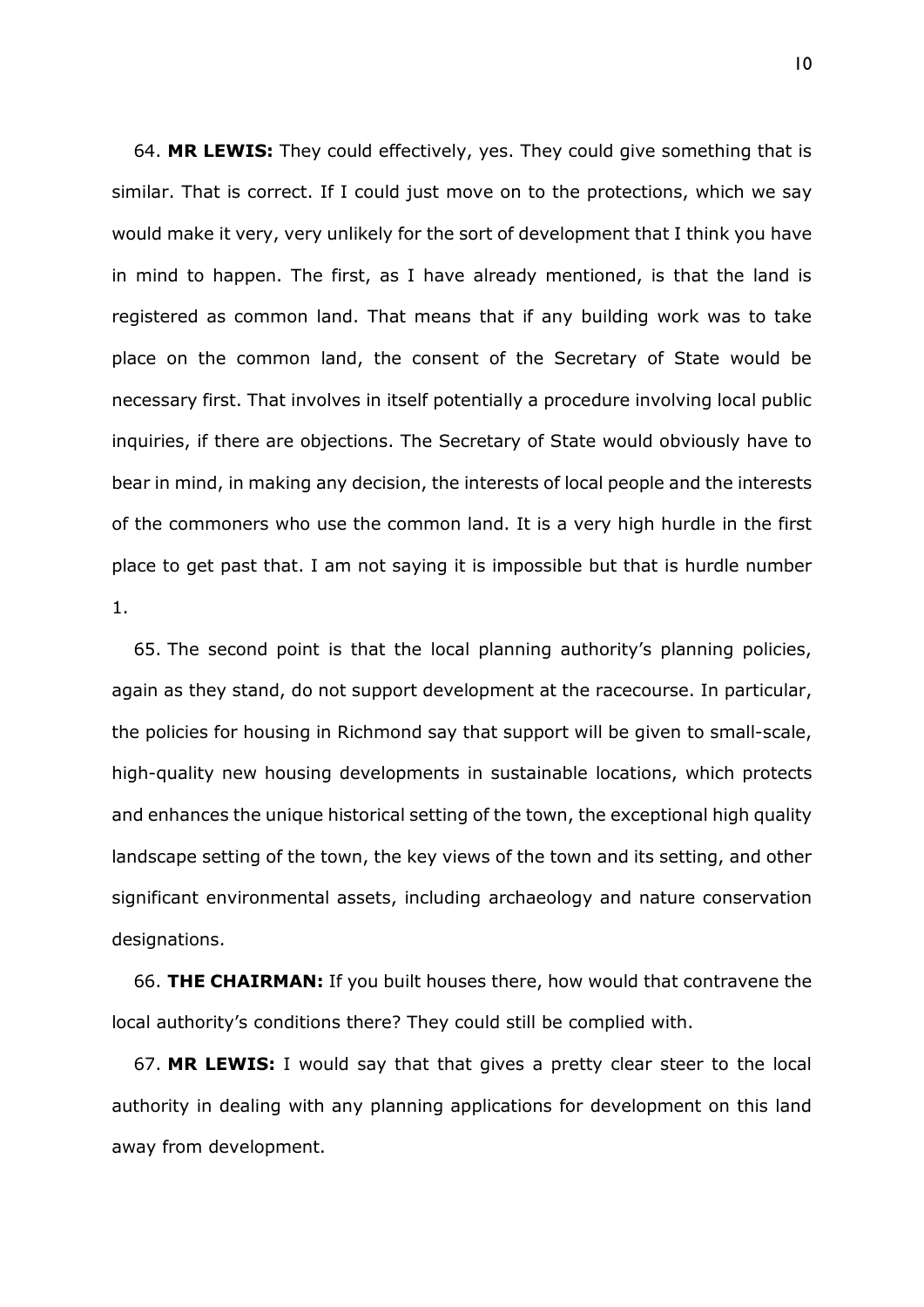68. **THE CHAIRMAN:** Robin is shaking his head. Could you explain why?

69. **THE EARL OF RONALDSHAY:** I think each one of those conditions would be completely impossible to comply with if you built houses over the land in question. It is part of the historic fabric of Richmond.

70. **THE CHAIRMAN:** It would be good to get reassurance from the local authority that that is the case, then. Do you have that in writing for us to look at?

71. **MR LEWIS:** I do not have anything specific for you here today.

72. **THE EARL OF RONALDSHAY:** It is the local plan, is it not?

73. **THE CHAIRMAN:** Not just the local plan, but the view of the council.

74. **MR LEWIS:** I do not have any assurance in writing specifically today. We could always obtain it and I could write to you after the Committee if you wished us to. I am sure that they would prove a positive answer in that regard, my Lord.

75. The third point is, as I have already mentioned, the racecourse is a conservation area. Again, I am not saying that that prohibits development happening but the local planning authority must pay special attention to the desirability of preserving or enhancing the character of conservation areas when it makes planning decisions. National planning policy, as well, supports the conservation of heritage assets as a core land use planning principle. As I mentioned, two of the buildings are listed buildings. That, again, provides addition protection in that the local planning authority would have to have special regard to the setting of any listed building in granting any planning permission for any development. There are also the two areas of special scientific interest, which I have mentioned. Again, the planning authority would have to take into account those.

76. **THE CHAIRMAN:** What acreage do they cover?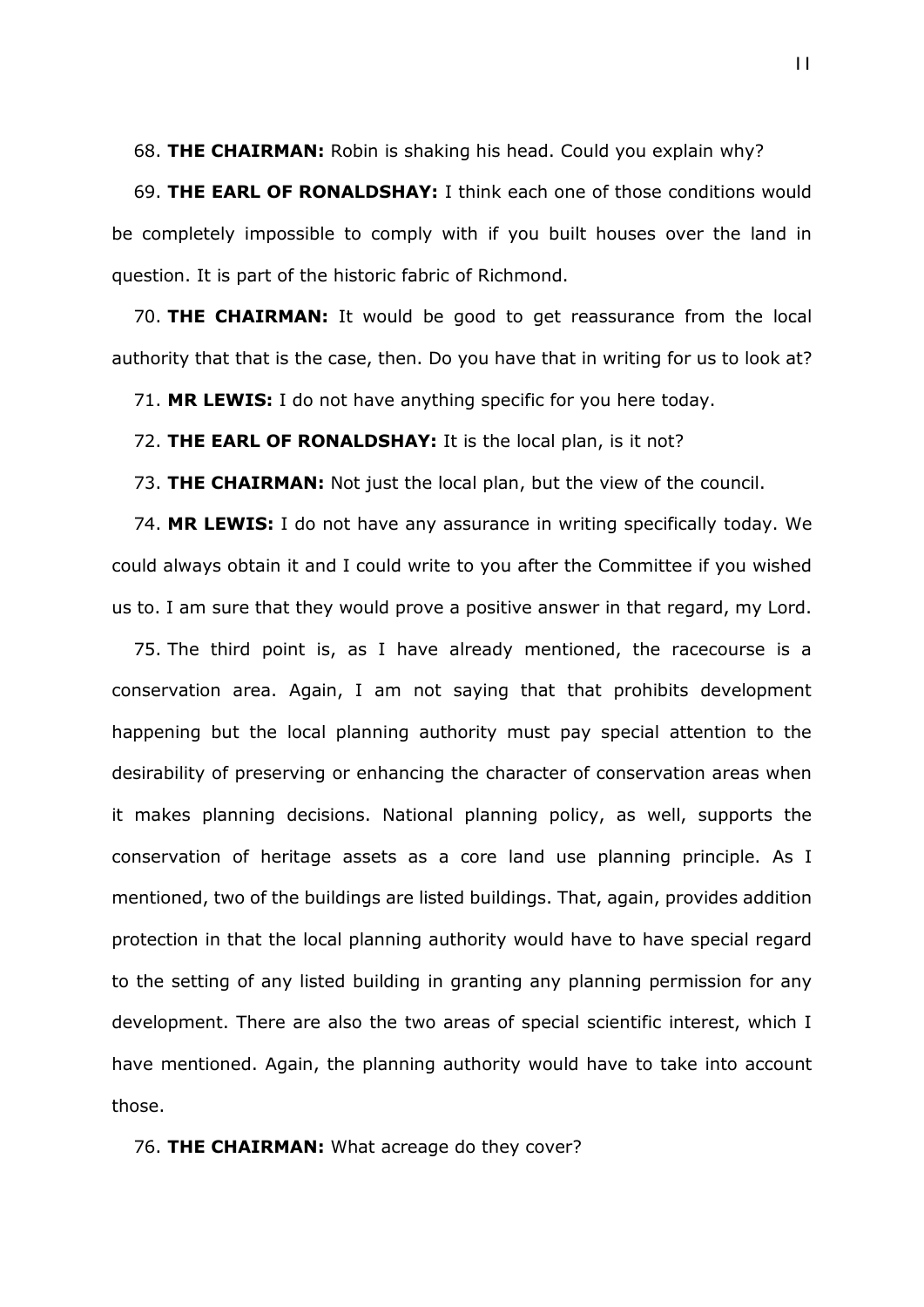77. **THE EARL OF RONALDSHAY:** A small acreage. Probably about five to 10 acres, I should think.

78. **THE CHAIRMAN:** Where are they located on the site?

79. **MR LEWIS:** If you look at the map, it is that area there to the top.

80. **THE EARL OF RONALDSHAY:** Principally it is this, here, at the top.

81. **MR LEWIS:** I think this area here, as well. The triangular area.

82. **THE CHAIRMAN:** Where it says "track"?

83. **MR LEWIS:** Yes. Just to the left of where it says "track". Finally, perhaps you can deal with the question, Lord Ronaldshay, of the intentions of the Committee itself in terms of what it intends to do with the land or what it certainly does not intend to do with the land.

84. **THE EARL OF RONALDSHAY:** It has absolutely no intention of doing any commercial development beyond the buildings in question or the site as an entity. We very much see ourselves there as guardians and custodians of this space, maintaining it on behalf of the Burgage owners principally but then Richmond and the wider local population. You have raised this as a suggestion. It has never crossed our minds that this is anything we should even be thinking about. I cannot speak to the future, but that is exactly how we are today.

85. **THE CHAIRMAN:** That is down to nine people, is it not? The nine members.

86. **THE EARL OF RONALDSHAY:** Whenever the AGM happens, I suppose we get between 20 and 30 people turning up, or 15 to 25. I cannot prove this to you, but I think they would be unanimous in their approach: everyone likes it as it is and would like to improve it.

87. **MR LEWIS:** My Lord, that was all I was going to say about the first of the two reasons for the promotion of the Bill. I will deal very briefly, if I may, with the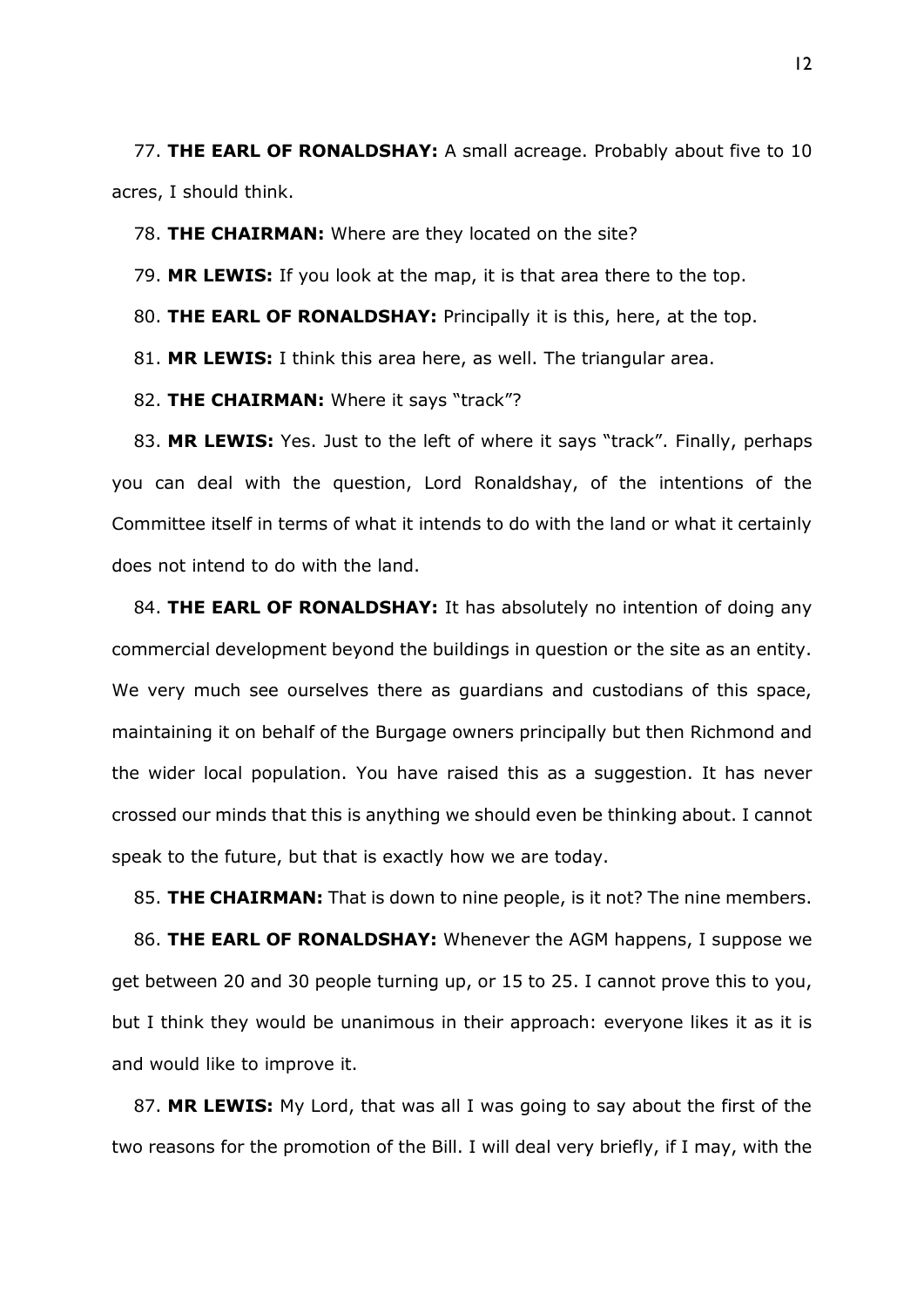second separate issue where the Committee consider that the residency restriction, which is in Section 5 of the 1853 Act, is outdated and an administrative inconvenience. It requires members of the Committee to reside, as I said earlier, within seven miles of the boundary of the old borough of Richmond. It has meant that at least one Burgage owner recently has been unable to join the Committee when both he and the Committee very much wanted him to. I believe he lived in Darlington, which is 15 miles away.

88. **THE CHAIRMAN:** All nine members live within seven miles?

89. **THE EARL OF RONALDSHAY:** They all do, yes.

90. **THE CHAIRMAN:** What would you want that extended to?

91. **THE EARL OF RONALDSHAY:** I do not see why there should be a boundary. If the right person owns a Burgage right and lives in London and can give up the amount of time required to be a part of it and is an asset, it seems mad to not be able to make use of that person.

92. **MR LEWIS:** That is really all I need to say. It is rather outdated. Presumably in the days before cars were invented, it was seen to be an advantageous thing there. My Lord, that is all I was going to about the purposes of the Bill. You have a short paper of minor amendments as well, one of which picks up on a consequential change. Unless you have any further questions, that was it.

93. **THE CHAIRMAN:** I think we will go private deliberation at the moment and we will call you back in.

*(The sitting was suspended from 4.08 pm until 4.32 pm)*

94. **THE CHAIRMAN:** Welcome back. Thank you very much for your patience. You will know from the line of my questioning that I am concerned about the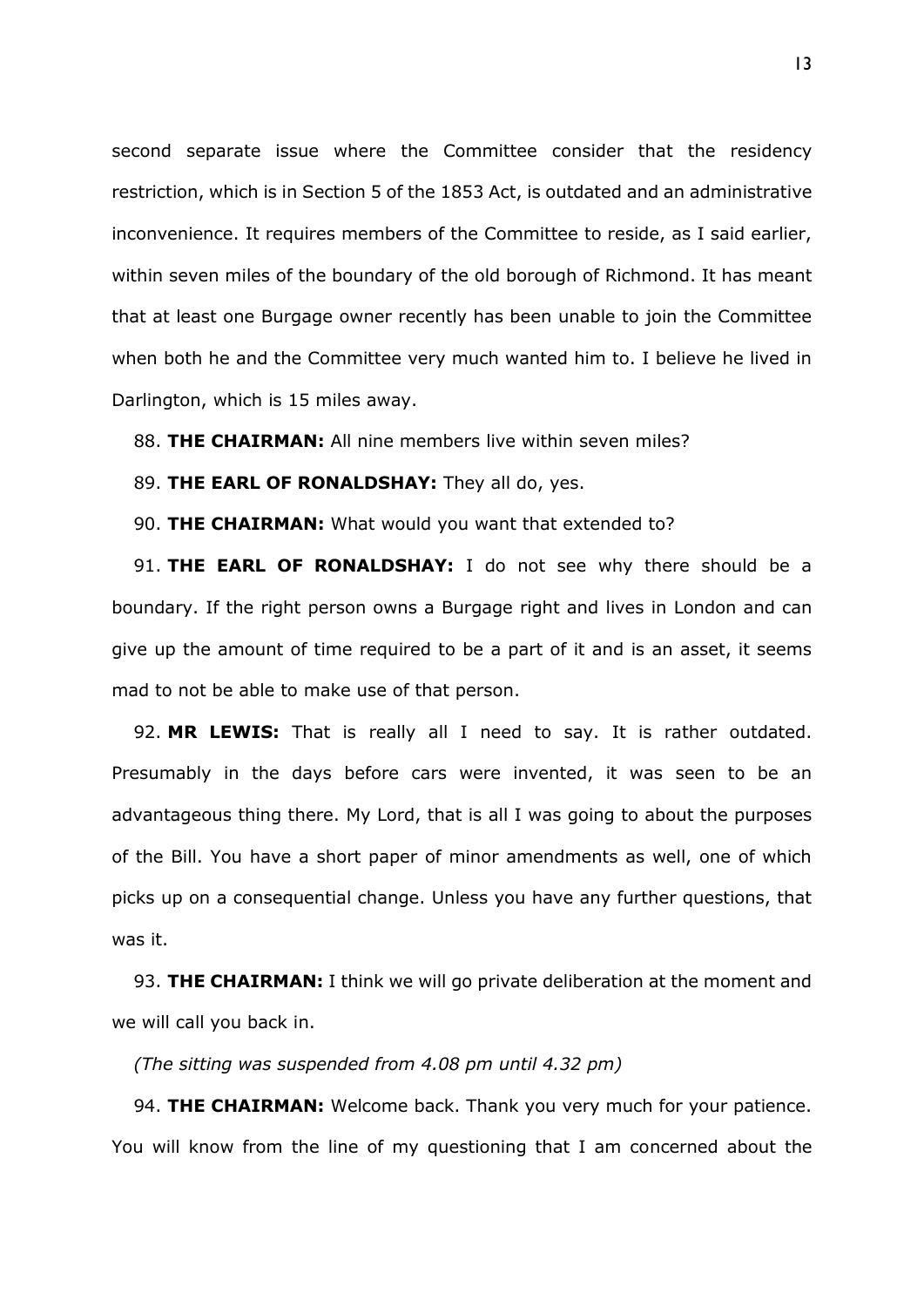possibility of commercial development. That being the case, who are the beneficiaries? Could you remind me?

95. **MR LEWIS:** The beneficiaries?

96. **THE CHAIRMAN:** If there was a commercial development.

97. **MR LEWIS:** If there were to be a commercial development and it is a big  $"$ if"—

98. **THE CHAIRMAN:** You do not want to redevelop the stands.

99. **MR LEWIS:** Indeed, yes, but in terms of a greater scale than that. After the Committee has paid taxes and after it has paid any wages of staff, if there are any, and after using the income for the upkeep of the land and the buildings, any surplus after that, the 1853 Act says, can be distributed to the Burgage holders, who are listed on the register that Lord Ronaldshay spoke about.

100. **THE CHAIRMAN:** Robin, you own about 60% of the Burgage holders, do you not?

101. **THE EARL OF RONALDSHAY:** Something like that, yes.

102. **THE CHAIRMAN:** My concern is that this be retained as common land for the heritage of the town. With that in mind, what I would like you to do is to go away and crystallise your commitments that this will be retained as that in an amendment, so that we can put that into the Act and there is clarity about that. You go back, you do a bit of thinking, you negotiate with my counsel, and then at some stage we can reconvene if I am satisfied.

103. **MR LEWIS:** Thank you, my Lord. We will also have to give some consideration back at base, because the Committee would also have to give some thought to this. We will see what we can come up to between us as soon as we can.